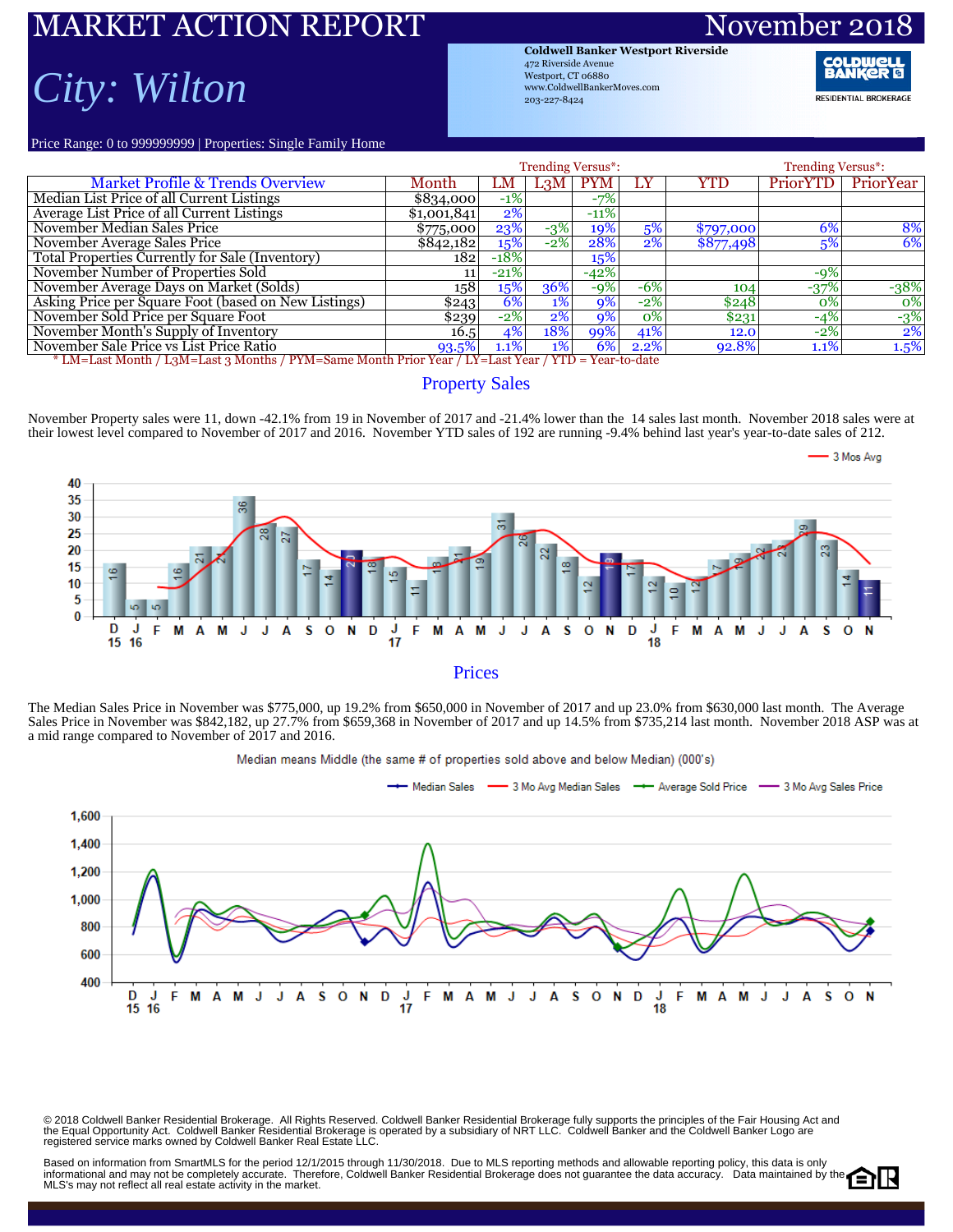# RKET ACTION REPORT November

## *City: Wilton*

Price Range: 0 to 999999999 | Properties: Single Family Home

**Coldwell Banker Westport Riverside** 472 Riverside Avenue Westport, CT 06880 www.ColdwellBankerMoves.com 203-227-8424

**RESIDENTIAL BROKERAGE** 

#### Inventory & MSI

The Total Inventory of Properties available for sale as of November was 182, down -18.0% from 222 last month and up 15.2% from 158 in November of last year. November 2018 Inventory was at a mid range compared to November of 2017 and 2016.

A comparatively lower MSI is more beneficial for sellers while a higher MSI is better for buyers. The November 2018 MSI of 16.5 months was at its highest level compared with November of 2017 and 2016.

MSI is the # of months needed to sell all of the Inventory at the monthly Sales Pace



#### Market Time

The average Days On Market(DOM) shows how many days the average Property is on the Market before it sells. An upward trend in DOM tends to indicate a move towards more of a Buyer's market, a downward trend a move towards more of a Seller's market. The DOM for November was 158, up 14.5% from 138 days last month and down -8.7% from 173 days in November of last year. The November 2018 DOM was at its lowest level compared with November of 2017 and 2016.

Average Days on Market(Listing to Contract) for properties sold during the month



The Selling Price per Square Foot is a great indicator for the direction of Property values. Since Median Sales Price and Average Sales price can be impacted by the 'mix' of high or low end Properties in the market, the selling price per square foot is a more normalized indicator on the direction of Property values. The November 2018 Selling Price per Square Foot of \$239 was down -1.6% from \$243 last month and up 8.6% from \$220 in November of last year.

Average Selling Price per Square Foot for properties that sold during the month



© 2018 Coldwell Banker Residential Brokerage. All Rights Reserved. Coldwell Banker Residential Brokerage fully supports the principles of the Fair Housing Act and<br>the Equal Opportunity Act. Coldwell Banker Realential Bro

Based on information from SmartMLS for the period 12/1/2015 through 11/30/2018. Due to MLS reporting methods and allowable reporting policy, this data is only informational and may not be completely accurate. Therefore, Coldwell Banker Residential Brokerage does not guarantee the data accuracy. Data maintained by the MLS's may not reflect all real estate activity in the market.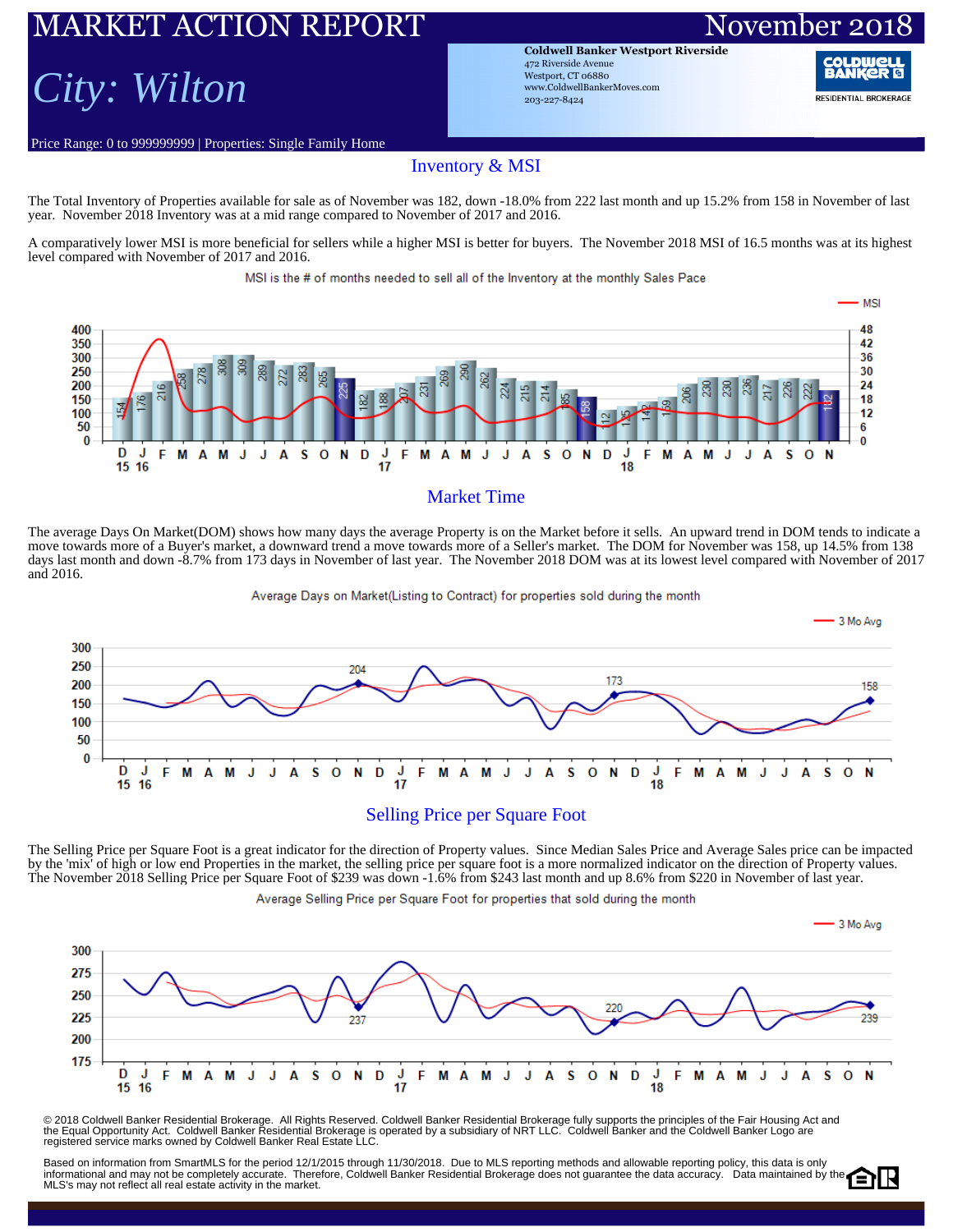## RKET ACTION REPORT November 20 *City: Wilton*

**Coldwell Banker Westport Riverside** 472 Riverside Avenue Westport, CT 06880 www.ColdwellBankerMoves.com 203-227-8424

RAN **RESIDENTIAL BROKERAGE** 

### Price Range: 0 to 999999999 | Properties: Single Family Home Selling Price vs Listing Price

The Selling Price vs Listing Price reveals the average amount that Sellers are agreeing to come down from their list price. The lower the ratio is below 100% the more of a Buyer's market exists, a ratio at or above 100% indicates more of a Seller's market. The November 2018 Selling Price vs List Price of 93.5% was up from 92.5% last month and up from 87.9% in November of last year.

Avg Selling Price divided by Avg Listing Price for sold properties during the month



#### Inventory / New Listings / Sales

'This last view of the market combines monthly inventory of Properties for sale along with New Listings and Sales. The graph shows the basic annual seasonality of the market as well as the relationship between these items. The number of New Listings in November 2018 was 14, down -60.0% from 35 last month and down -39.1% from 23 in November of last year.



© 2018 Coldwell Banker Residential Brokerage. All Rights Reserved. Coldwell Banker Residential Brokerage fully supports the principles of the Fair Housing Act and<br>the Equal Opportunity Act. Coldwell Banker Realential Bro

Based on information from SmartMLS for the period 12/1/2015 through 11/30/2018. Due to MLS reporting methods and allowable reporting policy, this data is only Dased on information from Unitativity for the period 12 (1201) with the set of the Coldwell Banker Residential Brokerage does not guarantee the data accuracy. Data maintained by the MLS's may not reflect all real estate activity in the market.